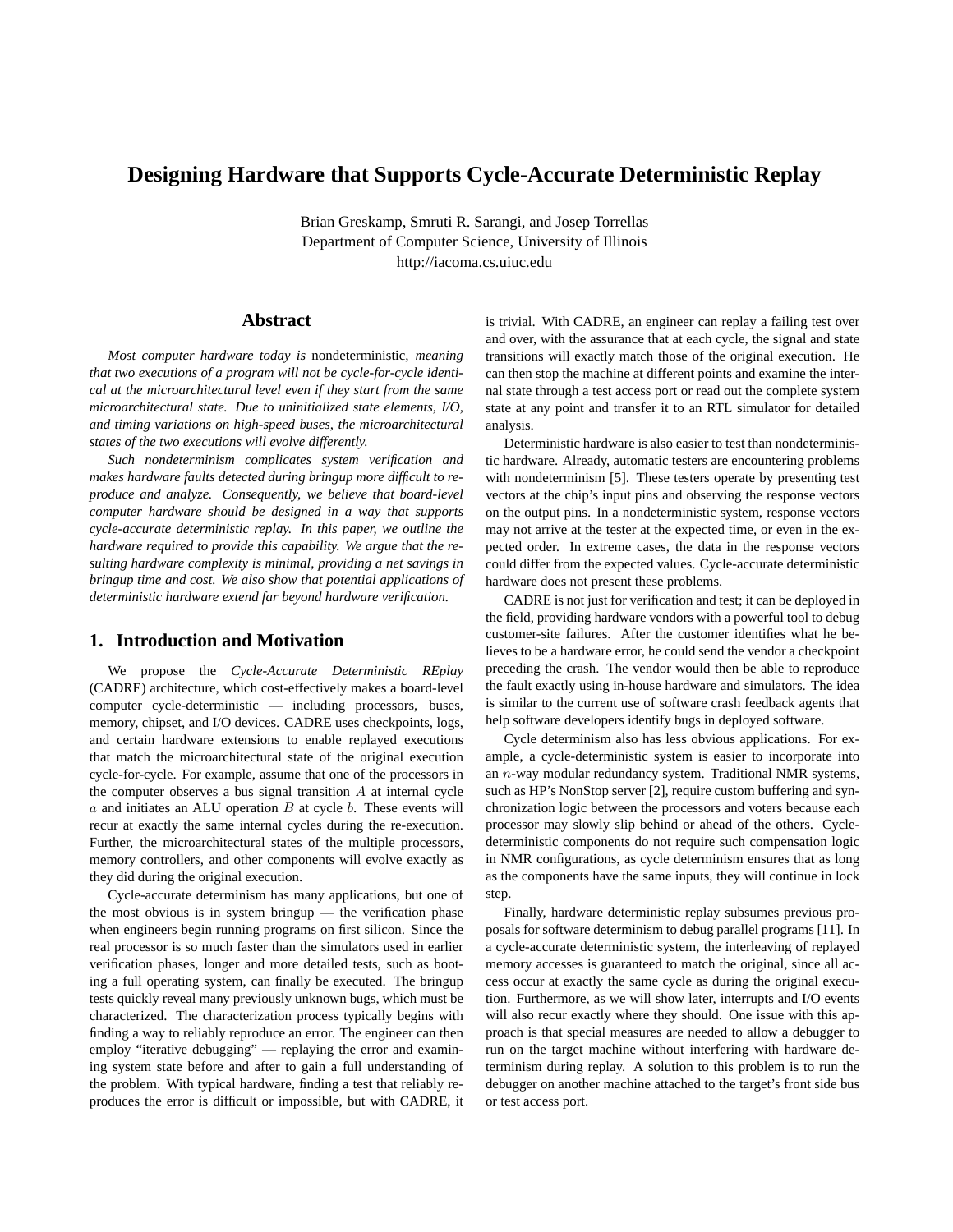### **2. Sources of Nondeterminism**

A system supporting deterministic replay must have two key properties: (1) A deterministic execution interval must begin at cycle 0 with each state-holding element initialized to a known state. (2) A component must receive a signal at the nth edge of its local clock during replay iff it received the same signal at the nth edge during the original execution. The first condition is the base case, requiring that the original and replay executions start at exactly the same state, and the second is the inductive step, ensuring that they experience the same state transitions at the same cycles.

All nondeterminism is then traceable to one of two causes: (1) incomplete initialization, in which some state-holding elements are in an incorrect or unknown state at the start of replay, or (2) changes in the arrival times of signals, possibly due to environmental factors. Below, we discuss the two causes as they apply to each component of the system.

**CPUs** Modern processors contain millions of bits of state contained in registers, pipeline latches, SRAMs, and counters. Some state bits, like those in the branch predictor tables, have no architecturally-visible effect. Consequently, processors usually do not provide any ISA-level means of resetting them, violating condition 1. Additionally, dynamic power and temperature management techniques such as clock duty cycle modulation and voltagefrequency scaling (DVFS) are dependent on the environment (die temperature). As a result, the timing of power and temperature events is uncertain and condition 2 is violated.

**Memory Systems** The memory controller is the component responsible for scheduling memory read, write, refresh, and scrubbing operations. The Itanium-2 verification engineers [4] reported that the memory refresh and scrubbing operations are a source of nondeterminism because the scrubber and refresh walkers will be working on different lines during the re-execution than in the original. Therefore, scrubs and refreshes line up with the program's read and write accesses differently during replay. Due to contention, the timing of all memory operations will change.

**I/O and Interrupts** The timing of I/O operations and interrupts is notoriously unpredictable. For example, hard disks have mechanical components that introduce non-deterministic seek times and rotational delays. The timing of events from human-interface devices and network interfaces is equally unpredictable.

**Buses** The buses that cross clock domains in a computer, for example as they connect different chips, are a major source of nondeterminism. These buses are often source-synchronous [1], which means that the transmitter generates and transmits a clock signal that travels with the data to the receiver. One popular example is HyperTransport [3]. In these buses, receiving a message occurs in two steps (Figure 1). First, the rising edge of the transmitter clock signal latches the data into a holding queue in the bus interface of the receiver. We refer to this event as the *arrival* of the message. Some time later, normally on the next rising edge of the receiver's core clock, the receiver removes the data from the queue and submits it for processing. We refer to this event as the *processing* of the message.

Unfortunately, the exact arrival time is nondeterministic because all clock and data pulses that traverse the bus are affected by physical and electrical processes such as temperature variations, voltage variations, channel cross talk, and inter-symbol interference



**Figure 1.** Arrival and processing of a message at the receiver.

[1, 3, 8]. As a result, these signals experience a random but bounded delay on the bus and could arrive at any time during a certain window. For example, the HyperTransport specification assumes an uncertainty interval of one cycle even for very short buses [3]. Clearly, this is a violation of condition 2.

Figure 2 illustrates how uncertainty in the arrival time of the transmitter clock can give rise to nondeterminism at the receiver. The receiver may see the rising edge of the transmitter clock arrive anywhere in the hatched interval. If the receiver processes the message on the first rising edge of the core clock after arrival, then the processing time is nondeterministic because it depends on the arrival time.



**Figure 2.** Nondeterministic and deterministic processing.

### **3. Ensuring Cycle Determinism in Buses**

To make bus transfers fully cycle-deterministic, we propose to delay the *processing* of a message at the receiver until the last possible core clock cycle at which the message could have arrived. The correct processing time is shown in Figure 2 as "deterministic processing". The cost of this approach is a small increase in latency for some messages.

Our scheme works in any system where the ratio of the frequencies in the transmitter  $T$  and receiver  $R$  is constant, although the relative phase of the clocks may change with time (within bounds) due to physical and electrical effects. However, for simplicity, this paper will assume that  $T$  and  $R$  operate at the same frequency.

CADRE adds a *domain-clock* counter — an up-counter driven by the local clock signal — to both the transmitter and the receiver. At periodic global machine checkpoints (once per second), a broadcast signal resets all domain-clock counters. At any time, the difference between the transmitter's and receiver's domain-clock counts is bounded by  $[p, q]$ . Additionally, the transmission delay of a message on the bus (measured in domain-clock counts) is bounded by  $[d_1, d_2]$ . The constants  $d_1, d_2, p$ , and q are known at design time. As a result, if the transmitter sends a message at count  $x_T$  of its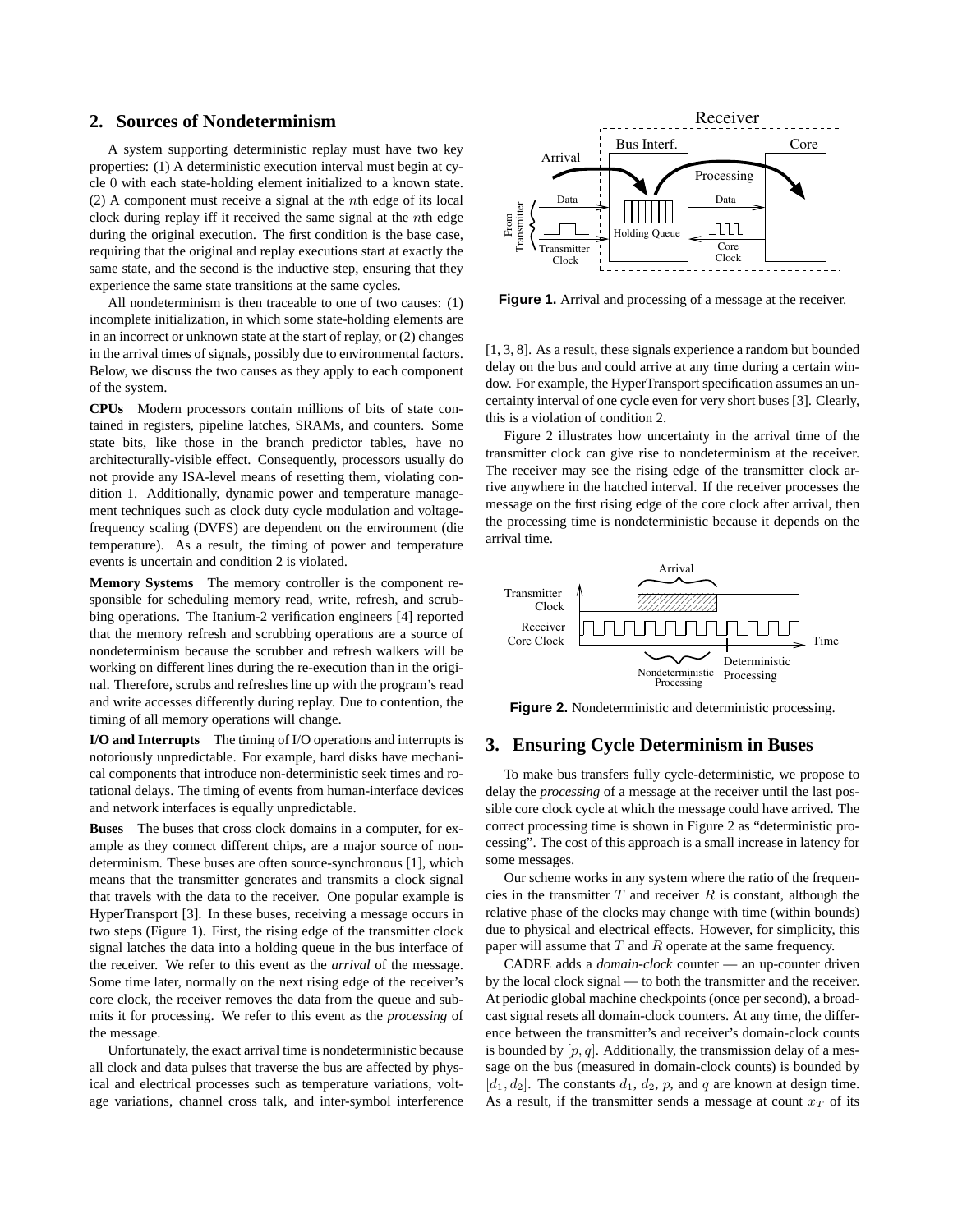domain-clock counter, the message will *arrive* at the receiver at count  $y_R$  of the receiver's domain-clock counter, as given by:

$$
y_R = x_T + [d_1 + p, d_2 + q] = x_T + [\theta_1, \theta_2]
$$
 (1)

#### We call  $\theta_2 - \theta_1$  the *Uncertainty Interval*.

Our scheme to enforce bus determinism is detailed in [7]. It requires that the transmitter include in every message a short tag  $\rho$  (typically 1 or 2 bits) that allows the receiver to determine when the message was sent  $(x_T)$ . Then, the receiver simply computes  $z_R = x_T + \theta_2$  and delays the *processing* of the message until  $z_R$ , ensuring determinism.

The hardware required is shown in Figure 3. Our scheme adds a *Synchronizer* module to the bus interface of the receiver. This hardware processes the tag  $\rho$  arriving with the data, and uses it to determine at what cycle  $z_R$  to process the data. Full details are in [7].



**Figure 3.** Synchronizer module added to the bus interface of the receiver.

## **4. Overall Deterministic System**

To design a CADRE system, we build on the checkpointing and logging mechanisms from ReVive [6] or SafetyNet [10]. The idea is as follows. Periodically — say, once per second — processors write back their caches to memory and invalidate caches and TLBs. They then save their registers and completely re-initialize all internal state-holding elements to a known state. As execution proceeds after the checkpoint, when a main-memory location is about to be over-written for the first time since the checkpoint, the old value of that location is saved in a Memory Log. This is done in hardware by the memory controller. As discussed in [6, 10], this support enables memory state rollback.

To make each CPU deterministic, we introduce the DETRST instruction, which initializes all the state elements in the processor. DETRST is executed after every checkpoint. Moreover, each CPU is augmented with a CPU Log that records a variety of events, such as (i) clock duty cycle modulation, (ii) voltage-frequency scaling, and (iii) nondeterministic interrupts and exceptions generated inside the processor chip. Examples of the latter are thermal emergencies and ECC failures due to soft errors. During re-execution, events in the log are replayed to reproduce the events in the original execution.

To make the memory deterministic, we make two changes to the memory controller. First, the controller makes memory refresh deterministic by resetting the refresh logic at each checkpoint. In this case, if all of the inputs to the memory controller are deterministic, the refresh logic will generate deterministic outputs. As long as the checkpoint interval is long enough to allow at least one refresh operation to complete per memory location, the DRAM will not lose data. Moreover, to circumvent nondeterminism from memory scrubbing, the controller includes in the checkpoint the register that indexes the currently scrubbed line. When restoring the checkpoint, the register is restored, enabling scrubbing to resume from exactly where it was in the original execution.

Since I/O devices are inherently nondeterministic, CADRE uses a logging-based solution. Specifically, CADRE places a buffering module in the memory controller called the Input Log. The Input Log records all the messages arriving from the I/O devices and the interrupts that the I/O devices deliver. When replaying an execution, the I/O devices can simply be suspended by gating their clock and disconnecting them temporarily from the data bus. The Input Log will reproduce all of the signals that the I/O devices generated during the original execution.

Finally, to enforce determinism in source-synchronous buses, we use the module shown in Figure 3 at the receiver side of each bus. If a bus is bidirectional, CADRE places one such module at each end of the bus.

### **5. Feasibility**

Possible concerns about CADRE include the added chip area, design complexity, storage overhead, and performance overhead. The area overhead of the added CADRE logic is very small; the bus synchronizers comprise fewer than a thousand gates each, and the memory and IO log controllers are also tiny. Only the Input Log, which is implemented in SRAM, consumes significant space. As for complexity, we feel that any additional design effort for a CADRE system is more than offset by the improvements in verification efficiency that cycle-accurate determinism provides.

The storage overhead is composed of the Input Log, CPU Logs, and the ReVive/SafetyNet Memory Log. The latter is estimated to be around 50 MB/s per processor in [11]. Although the size of the Input Log varies with the application, we found it to be quite low for a set of workloads that include SPECint, SPECfp, SPEComp, SPECjbb, and SPECweb. While some applications may require up to 100 MB/s during periods of high activity, no application exceeded 1 MB/s of input log bandwidth in the steady state. Finally, the storage cost of the CPU Log is negligible since frequency scaling and thermal events are rare in current processors.

The main contributor to performance overhead is the increased memory latency introduced by the bus synchronizers that make the path from the processor to memory deterministic. Other costs, such as flushing caches at checkpoints, are negligible with checkpoint intervals of one second or longer. So, assume that the memory controller is on a different chip than the processor and that the interconnection of the processor, memory controller, and memory modules is through HyperTransport links. Given current technology [3], the bus synchronizer on each link will add one cycle to each message in the worst case. We therefore consider a worst case of four additional bus cycles for each memory access. Our simulation results